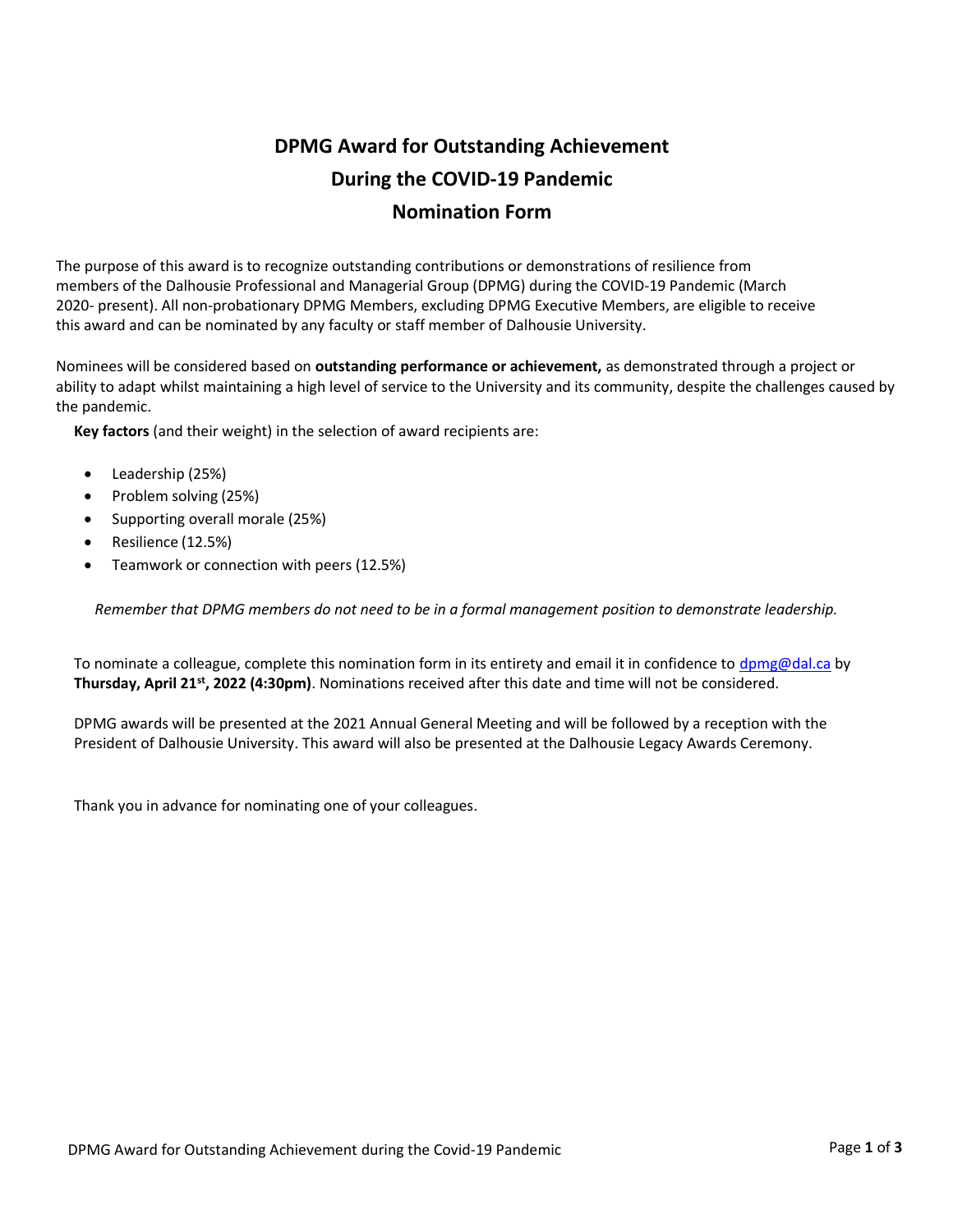

A complete nomination package will consist of the following four parts, which are further described below:

- $\bullet$  Part 1 Nomination
- Part 2 Supporter
- Part 3 Information from Nominator to support nominee (maximum two to three pages double spaced)
- Part 4 A letter in support of the nomination (maximum two pages double spaced)

#### Please submit your complete nomination package as a single PDF file.

# Part 1 – NOMINATION

Nominee:

| NUITIITEE.           |                                           |               | Name<br>Position/Title<br>Unit, Department/Faculty<br><b>Dalhousie Email Address</b> |
|----------------------|-------------------------------------------|---------------|--------------------------------------------------------------------------------------|
| <b>Submitted By:</b> |                                           |               | Name<br>Position/Title<br>Unit, Department/Faculty<br>Dalhousie Email Address        |
|                      | $\Box$ Supervisor<br>$\Box$ Direct report | Other<br>Peer | Relation to nominee                                                                  |

### Part 2 - SUPPORTER

Below, please list one other employee who has agreed to support the nomination. A letter of support from them must be included in the nomination package.

|                                        |             |              | <b>Name</b>              |  |
|----------------------------------------|-------------|--------------|--------------------------|--|
|                                        |             |              | Position/Title           |  |
|                                        |             |              | Unit, Department/Faculty |  |
|                                        |             |              | Dalhousie Email Address  |  |
| $\Box$ Supervisor $\Box$ Direct report | $\Box$ Peer | $\Box$ Other | Relation to nominee      |  |